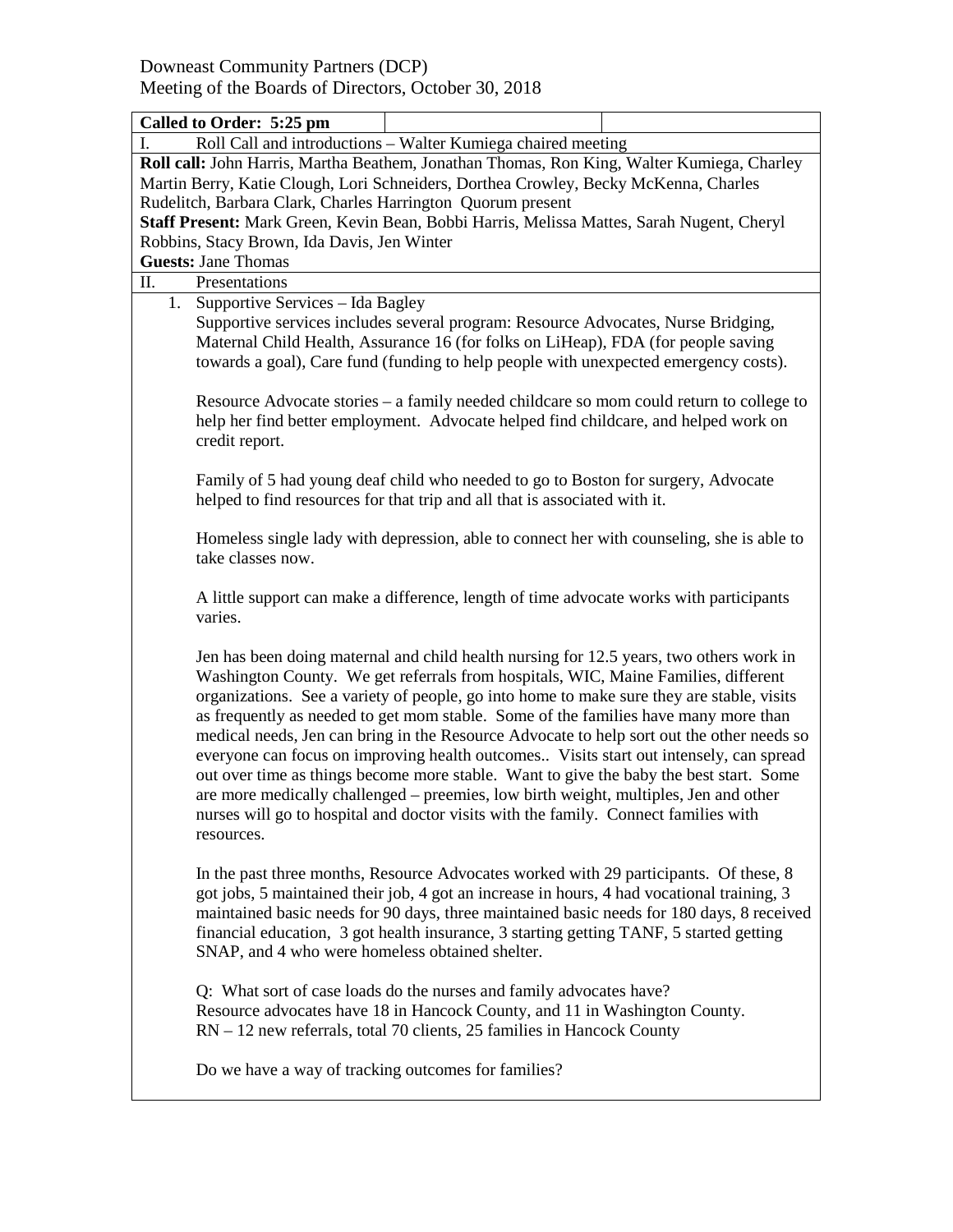## Downeast Community Partners (DCP) Meeting of the Boards of Directors, October 30, 2018

| Do some tracking for CSBG, hoping Empower will help us track more.                                                                                                                                                                                                                                                                                                                                                                                                                                                                                                                                                                                                                                                                                                                                                                                                                                                                                                                                                                                                                                                                                                                                           |  |  |  |  |
|--------------------------------------------------------------------------------------------------------------------------------------------------------------------------------------------------------------------------------------------------------------------------------------------------------------------------------------------------------------------------------------------------------------------------------------------------------------------------------------------------------------------------------------------------------------------------------------------------------------------------------------------------------------------------------------------------------------------------------------------------------------------------------------------------------------------------------------------------------------------------------------------------------------------------------------------------------------------------------------------------------------------------------------------------------------------------------------------------------------------------------------------------------------------------------------------------------------|--|--|--|--|
|                                                                                                                                                                                                                                                                                                                                                                                                                                                                                                                                                                                                                                                                                                                                                                                                                                                                                                                                                                                                                                                                                                                                                                                                              |  |  |  |  |
| Q where is funding coming from?<br>CSBG, Assurance 16, State funding, and private funds. CARE fund is an endowment.                                                                                                                                                                                                                                                                                                                                                                                                                                                                                                                                                                                                                                                                                                                                                                                                                                                                                                                                                                                                                                                                                          |  |  |  |  |
| Q Besides money for heating assistance, LIHEAP has other programs?                                                                                                                                                                                                                                                                                                                                                                                                                                                                                                                                                                                                                                                                                                                                                                                                                                                                                                                                                                                                                                                                                                                                           |  |  |  |  |
| Assurance 16 – helps people with energy efficiency, have added case management, help<br>reduce energy, increase income to be more self-sufficient.                                                                                                                                                                                                                                                                                                                                                                                                                                                                                                                                                                                                                                                                                                                                                                                                                                                                                                                                                                                                                                                           |  |  |  |  |
| Q. do they let you install heat pumps?                                                                                                                                                                                                                                                                                                                                                                                                                                                                                                                                                                                                                                                                                                                                                                                                                                                                                                                                                                                                                                                                                                                                                                       |  |  |  |  |
| Not with our program                                                                                                                                                                                                                                                                                                                                                                                                                                                                                                                                                                                                                                                                                                                                                                                                                                                                                                                                                                                                                                                                                                                                                                                         |  |  |  |  |
| Q do they let you do more insulation, windows etc?                                                                                                                                                                                                                                                                                                                                                                                                                                                                                                                                                                                                                                                                                                                                                                                                                                                                                                                                                                                                                                                                                                                                                           |  |  |  |  |
| No, Housing has that funding, can refer them to housing, we change lightbulbs, plastic<br>for windows, that type of thing.                                                                                                                                                                                                                                                                                                                                                                                                                                                                                                                                                                                                                                                                                                                                                                                                                                                                                                                                                                                                                                                                                   |  |  |  |  |
| Q: how do we help elderly couple get access to help with some of those kinds of things?<br>Housing will work with them, and make referrals as necessary to USDA for help with<br>forms to get access to home repair programs.                                                                                                                                                                                                                                                                                                                                                                                                                                                                                                                                                                                                                                                                                                                                                                                                                                                                                                                                                                                |  |  |  |  |
| Items for Board Action<br>III.                                                                                                                                                                                                                                                                                                                                                                                                                                                                                                                                                                                                                                                                                                                                                                                                                                                                                                                                                                                                                                                                                                                                                                               |  |  |  |  |
| 1. Approval of Meeting Minutes from 9/25/2018                                                                                                                                                                                                                                                                                                                                                                                                                                                                                                                                                                                                                                                                                                                                                                                                                                                                                                                                                                                                                                                                                                                                                                |  |  |  |  |
| <b>Discussion:</b> Martha – when we merged, we pulled names out of a hat, believe my                                                                                                                                                                                                                                                                                                                                                                                                                                                                                                                                                                                                                                                                                                                                                                                                                                                                                                                                                                                                                                                                                                                         |  |  |  |  |
| term was one year not three. Her recollection was correct, but since she was re-                                                                                                                                                                                                                                                                                                                                                                                                                                                                                                                                                                                                                                                                                                                                                                                                                                                                                                                                                                                                                                                                                                                             |  |  |  |  |
| elected, we did that for three years. New organization, past term limits do not apply.                                                                                                                                                                                                                                                                                                                                                                                                                                                                                                                                                                                                                                                                                                                                                                                                                                                                                                                                                                                                                                                                                                                       |  |  |  |  |
| Action: John made the motion to approve the minutes, Becky seconded. Motion                                                                                                                                                                                                                                                                                                                                                                                                                                                                                                                                                                                                                                                                                                                                                                                                                                                                                                                                                                                                                                                                                                                                  |  |  |  |  |
| passed.                                                                                                                                                                                                                                                                                                                                                                                                                                                                                                                                                                                                                                                                                                                                                                                                                                                                                                                                                                                                                                                                                                                                                                                                      |  |  |  |  |
| 2. RESOLVED, that the Corporation proceed with the execution and delivery of all<br>instruments, agreements, and other documents (the "Loan Documents") for a<br>MaineHousing \$250,000 Deferred Forgivable Loan to construct, maintain, and<br>operate two fully accessible one-bedroom units of permanent supporting housing<br>with a preference for veterans at 2 Maple Street, Milbridge, Maine (the<br>"Development"), all in accordance with that certain May 30, 2018 Commitment<br>Letter, as amended; and FURTHER RESOLVED, that Mark Green, the Executive<br>Director of the Corporation, be and hereby is authorized and directed to sign and<br>deliver each of the Loan Documents on behalf of the Corporation in such form as<br>he deems reasonable and advisable for the effectuation of the Development, and<br>that each Loan Document shall thereby be a legally binding commitment of the<br>Corporation.<br><b>Discussion:</b> This is the required resolution to close the Maine Housing loan. A<br>deferred forgivable loan means that as long as we use the property as agreed, loan is<br>forgivable, if we use for something else, might have to repay it. This is a 30 year one. |  |  |  |  |
| Martha has some friends in Milbridge, people are happy with what we are doing with<br>the building.                                                                                                                                                                                                                                                                                                                                                                                                                                                                                                                                                                                                                                                                                                                                                                                                                                                                                                                                                                                                                                                                                                          |  |  |  |  |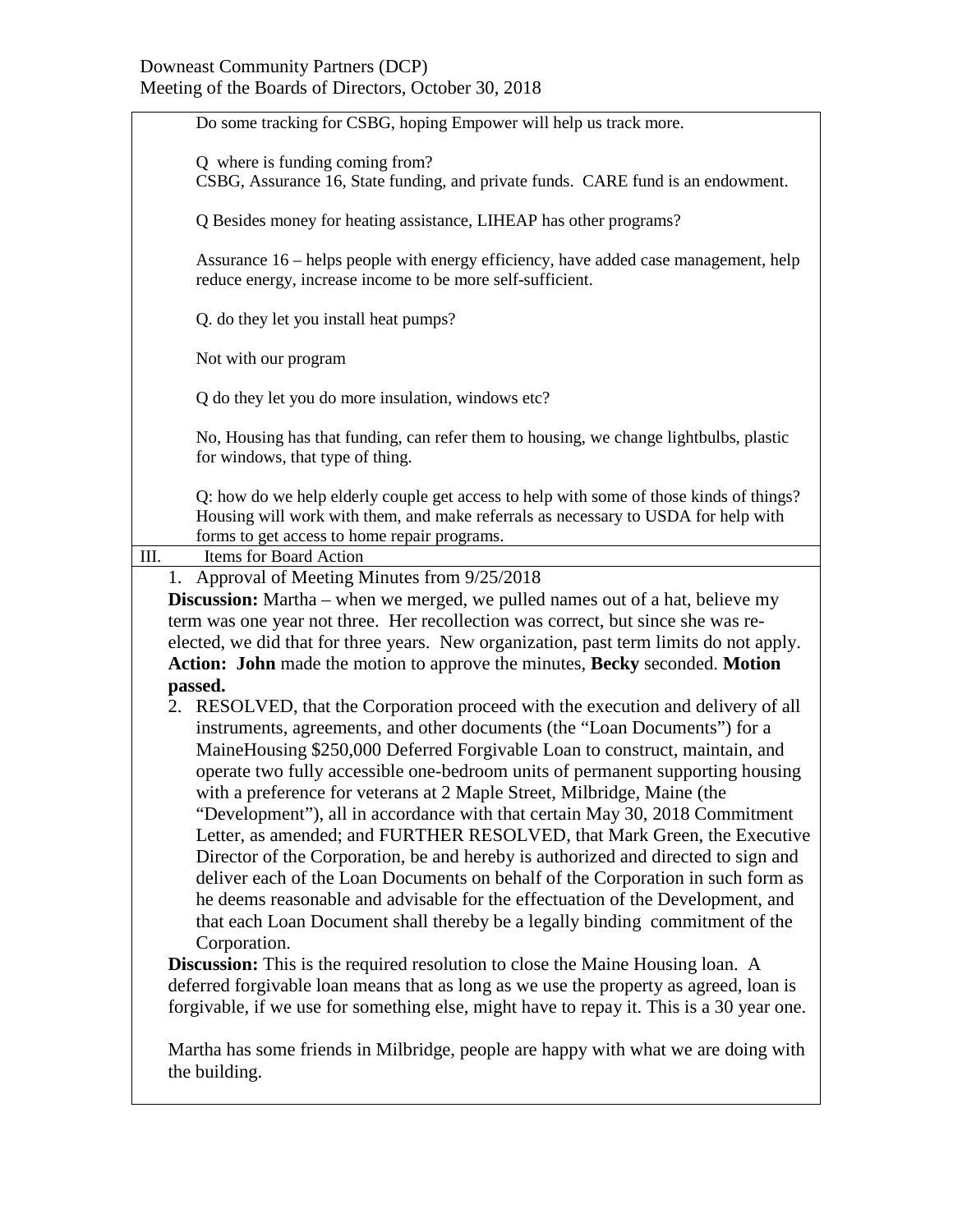**Action: Becky** made the motion to approve, **Martha** seconded. **Motion passed**.

3. Resolved, to approve a budget for Downeast Community Partners for the year 10/1/18-9/30/19.

**Discussion:** Stacy has been working on the budget, she will present and answer questions.

Refer to page 18 in the packet. Compares last year to this year. Page behind that lays out budget by division. Revenues are consistent with prior year, some reductions, such as Navigator, and DHHS Transportation. Big thing we did last year was plan to open two new classrooms but that did not happen. We did not budget for that for this year, though we hope to do it. All positions are staying the same, reduction from last year is due to not opening the classrooms (so not filling those positions). Budgeted 10% increase in insurance, increase is only 7%. Staff contribution going from 5%- 10%, a bit higher due to increase. Employee costs more than doubling for individual plan.

Transportation – some old buses coming off of the road.

Housing looks like budgeting of a loss of \$42,000, but transferring funds from temporarily restricted to cover expenses. Actual surplus of about 80,000 in housing.

ECE showing surplus, due to increased childcare fees. Very careful in the budget to be conservative in revenues.

Overall expenses up 10%, some of that 2.6% COLA.

Extra staffing for Trenton.

Admin – holding 9.8%, a bit of surplus, next year's rate might be less than 9.8. Includes a second IT person.

Not replacing half time person who left At Home.

Budgeting fundraising flat from last year.

Elder Services are being budgeted at breakeven – big goal for FC. Able to allocate more CSBG to them, also saw an increase in state funding.

Housing over all budgeted at \$3,400 surplus from rental properties. Elm Street lease ends on soon, budgeted empty after that. Hopefully, it won't be.

Budgeted THAW fund lower than last year, because Joe is no longer working to raise funds.

Anticipated increase in minimum wage means that drivers will get a dollar raise, so that they don't lose ground because of increase in minimum wage.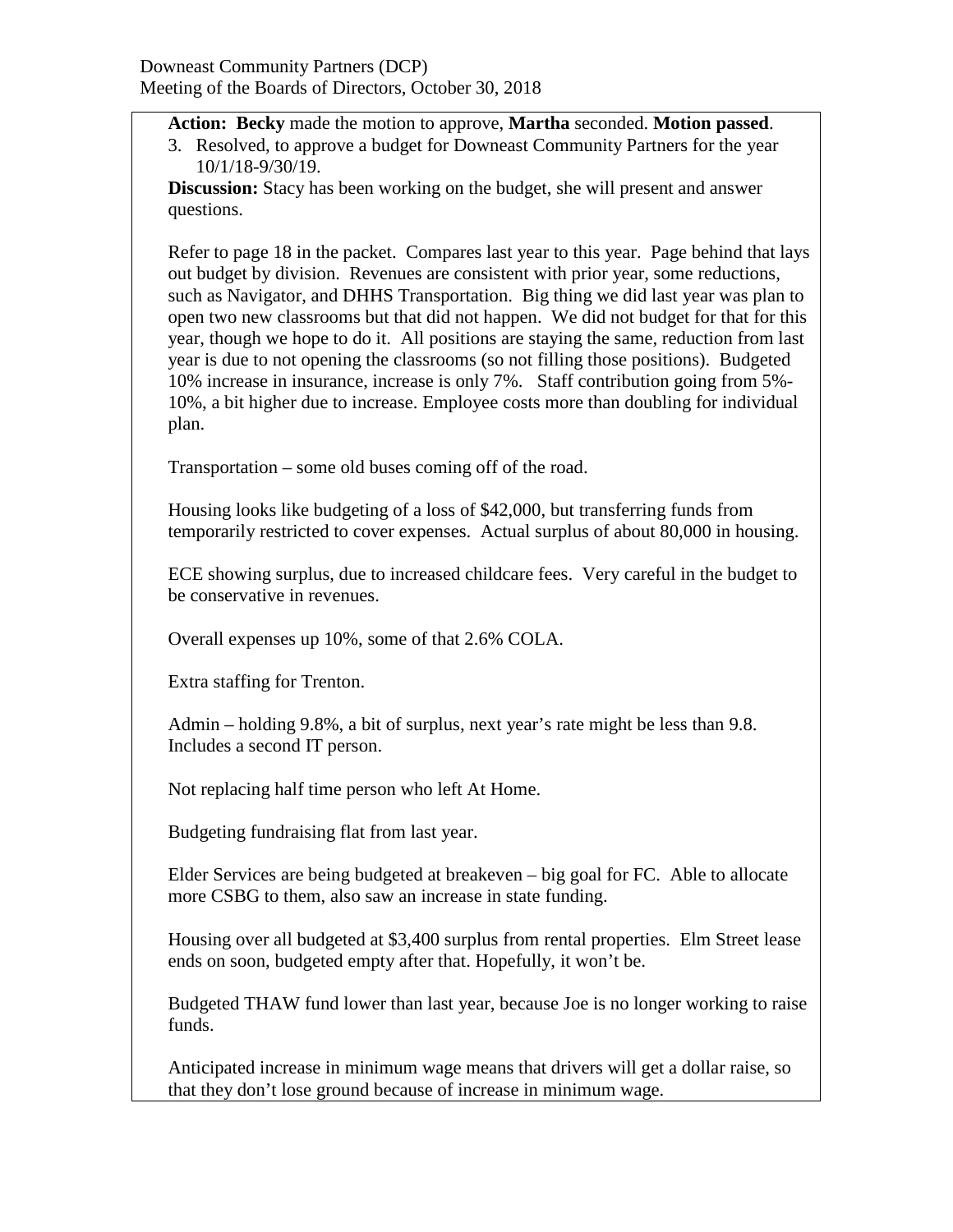Supportive Services relying less on CSBG.

Q and A

Q Those were the high points, what are the low points?

A few programs that will be watched very closely – At Home and FC, Childcare, make sure we hit revenue goals. Transportation as well, due to increased wages and RFPs out, a lot of uncertainty.

Q You mentioned COLA? What if there is another one this year?

If congress gives us a new COLA fro Head Start, we will adjust at that time. Congress gives us new amount, and the money for it, it covers it.

Q Is Trenton covered for teachers?

Yes, Melissa is quite creative about covering spots. Have plans to do a permanent transfer to that position.

Comment – really glad that you budgeted for a surplus even with conservative revenue. Very concerned about wages – competitive, can cover costs. With a surplus, we can afford to raise wages for all staff if a COLA comes down, not just covered staff.

Finance committee met. John, Kevin, Betsy went over budget in great detail, but didn't vote, no quorum.

One more thing, we did include money for a full time development position, at about 40-45 thousand, plus benefits, working on job description. Welcome thoughts on process.

**Action: Becky** made the motion to approve, **Charles R** seconded. **Motion passed.**

- 4. Resolved, to approve the use of the endowment income for the following purposes
	- 1. \$10,000 to assist families eligible for a State childcare subsidy with initial childcare expenses;
	- 2. \$5,000 to assist families with the cost of transporting their children to school by providing \$2-\$5 per day for transportation;
	- 3. \$12,000 to allow the agency to continue the practice of using a sliding scale for childcare based on income.

**Discussion:** former CFO had an endowment that we thought it would be good to use funds for these categories. When people first get childcare there is a gap between starting work and getting state subsidy.

We do give families a transportation subsidy.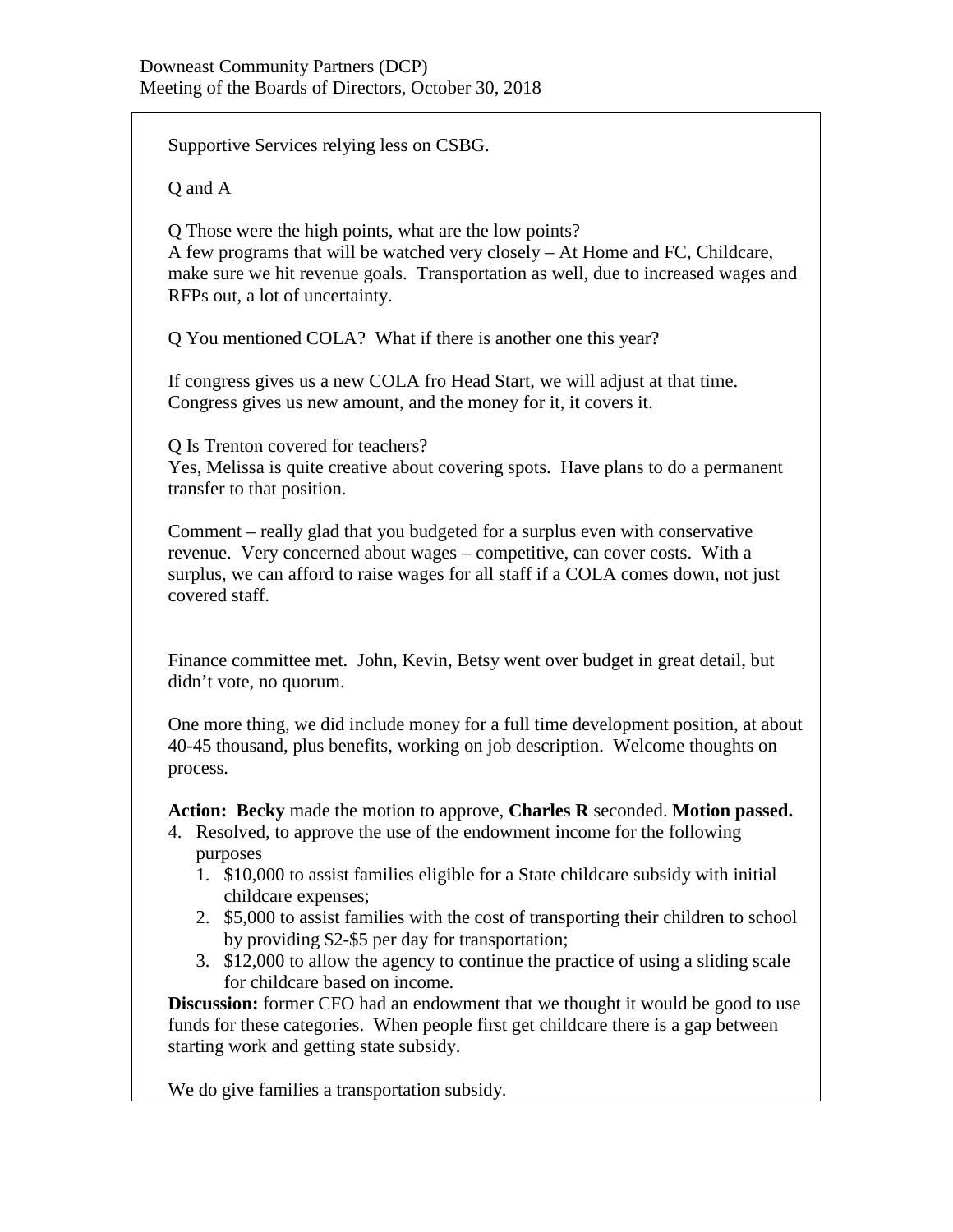Always used a sliding scale for childcare. Trying to quantify that instead of absorbing it into the budget. Anticipate endowment income to be about \$40-45,000, about half of it.

Q On Item 2 – transporting children to school? What is that?

Head Start, not school.

Q What will we do with the other half of the income? No specific plan for this, in the past it has been allowed to accumulate, available to use for other things.

Q So then are these numbers enough? \$10,000 goes very quickly. Co-pay is very low, because the families have had 0 income.

If more is needed, we will come back to the board.

Q In the past what have you done with the funds? Used the funds to cover a budget deficit, rather than allocate it this way. Wasn't done as part of the budget plan, this seems a better way.

Transportation right now is only available for Head Start families.

Q What is the current value of the endowment.

At least \$800,000, don't have the exact amount here now.

**Action: Ron** made the motion to approve, **Becky** seconded. **Motion passed.**

5. Resolved, to approve the selection of Gibson and LeClair, Certified Public Accountants of Augusta to conduct the annual audit for the year ended 9/30/18. **Discussion:** Kevin coordinated this process. Sent RFPs out to a number of firms, Berry Dunn; Macpage; Nicholson Michaud and company; and Gibson and LeClair. Just after RFP was received, Nicholson lost a key employee to retirement, chose not to bid at this point. Came down to three. Decision was unanimous. Kevin has known Steve LeClair for many years. He has done many CAP audits at, familiar with CFO. Don't anticipate too many issues. Expect a few small things related to the merger, but nothing large. \$23,000 price is very competitive, easily lowest bid. Also considered size of the organization, worrying that our project is too small for the larger companies. Gibson LeClair understands what we are about, and choosing them supports our mission as they are very local. Also had the fewest spelling errors, which made Becky happy. Details matter when you are an accountant. Knows Head Start very well. Worked well with high turnover in Finance department at CFO, good to work with. Presents the audit in plain language.

This is a one year appointment with renewals available up to 5 years.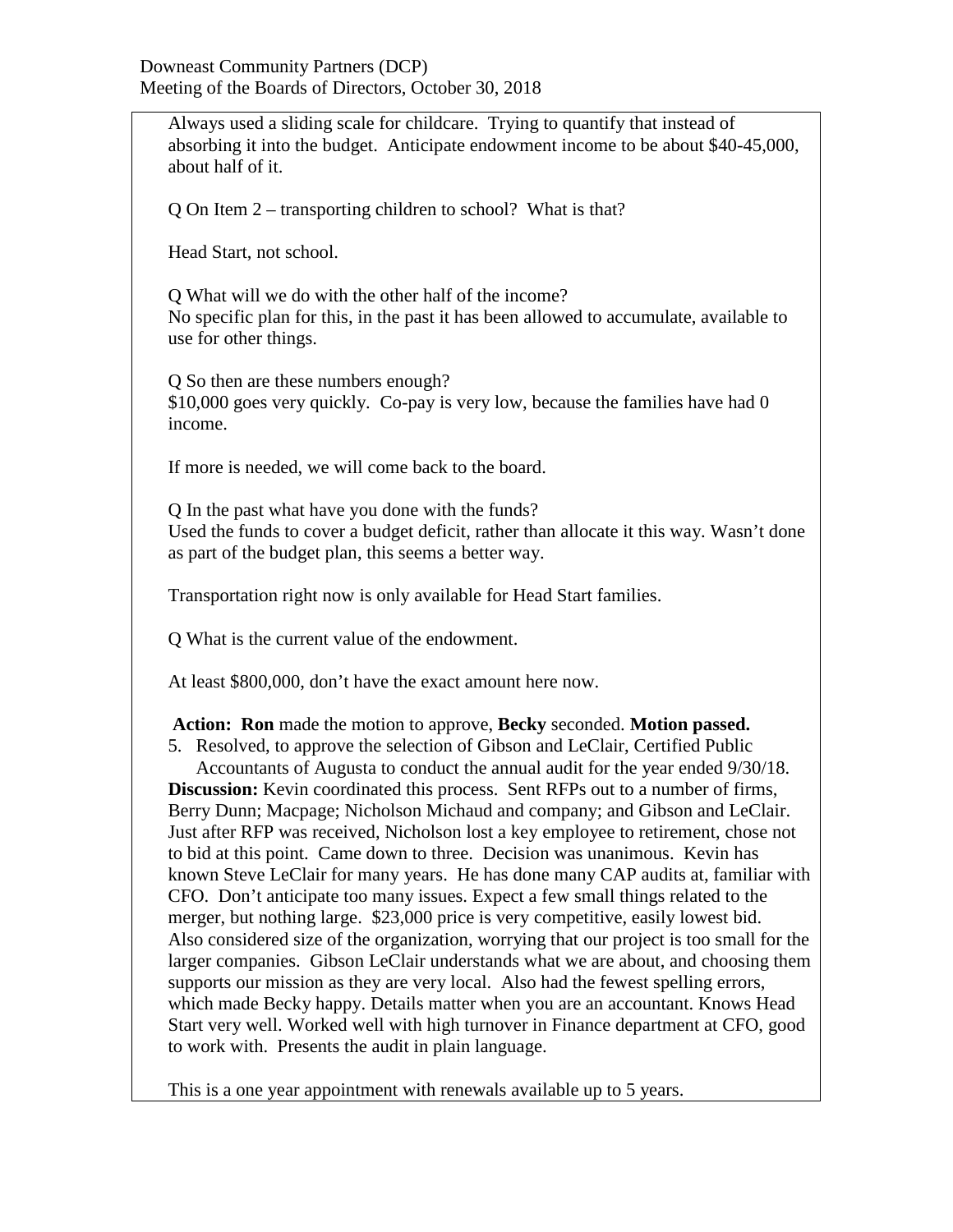## **Action: Martha** made the motion to approve, **Barbara** seconded. **Motion passed.**

6. Resolved, to authorize the Executive Director, Finance Director, and Treasurer to increase the agency's line of credit to \$400,000 and to sign any required documents.

**Discussion:** Currently have a total of \$300,000 line of credit - \$100K from CFO, 200K from WHCA. Depending on timing of payroll, 160-180K in payroll. \$400K would be our goal right now, if we grow, would like to increase it. For us to meet 4 weeks worth of payroll if something happens at the state level, delaying contract payments, \$400K would be ideal. Combine into one account and increase line. At MSB at this point.

Q Do you do payroll weekly? Biweekly

Q How often would you use this?

My plan is to never use it, but we did use it at the end of September on the last day of the fiscal year. Did it keep cash level high enough that on the audit, it will present the organization more favorably for contracts. Had to do it because state contract officer was out for 5-6 weeks, so payments were slow. Maine Housing also had delays. Q What is the interest rate – Variable, about 5%. First time we have used it in 4-5 years.

They do charge an annual fee of \$350-\$400, for processing.

MSB has been very cooperative on the Milbridge financing. Also were very good to CFO when they went out to bid years ago.

Q: When the state doesn't pay the bills on time, do we ever reach out to our legislators? It really works in other circumstances.

Yes, but we have a good relationship with our contract officers. For instance, get extension on reports due, don't want them to change that relationship. If funds don't come in in a few days, then it will be more of a daily call to them.

Comment: Appreciate not getting them mad at you, but it is inexcusable.

Like all departments, they are severely understaffed, hiring freeze for eight years, people leaving are not replaced.

**Action: Becky** made the motion to approve, **Barbara** seconded. **Motion passed.**

7. To authorize the President, Treasurer, Executive Director, and Finance Director to sign checks for FY 18/19

## **Discussion: None**

**Action: Barbara** made the motion to approve, **Becky** seconded. **Motion passed.**

8. To authorize the Executive Director, and Finance Director to sign all agency agreements, contracts, and corporate agreements for FY 18/19

## **Discussion: None**

**Action: Becky** made the motion to approve, **Ron** seconded. **Motion passed.**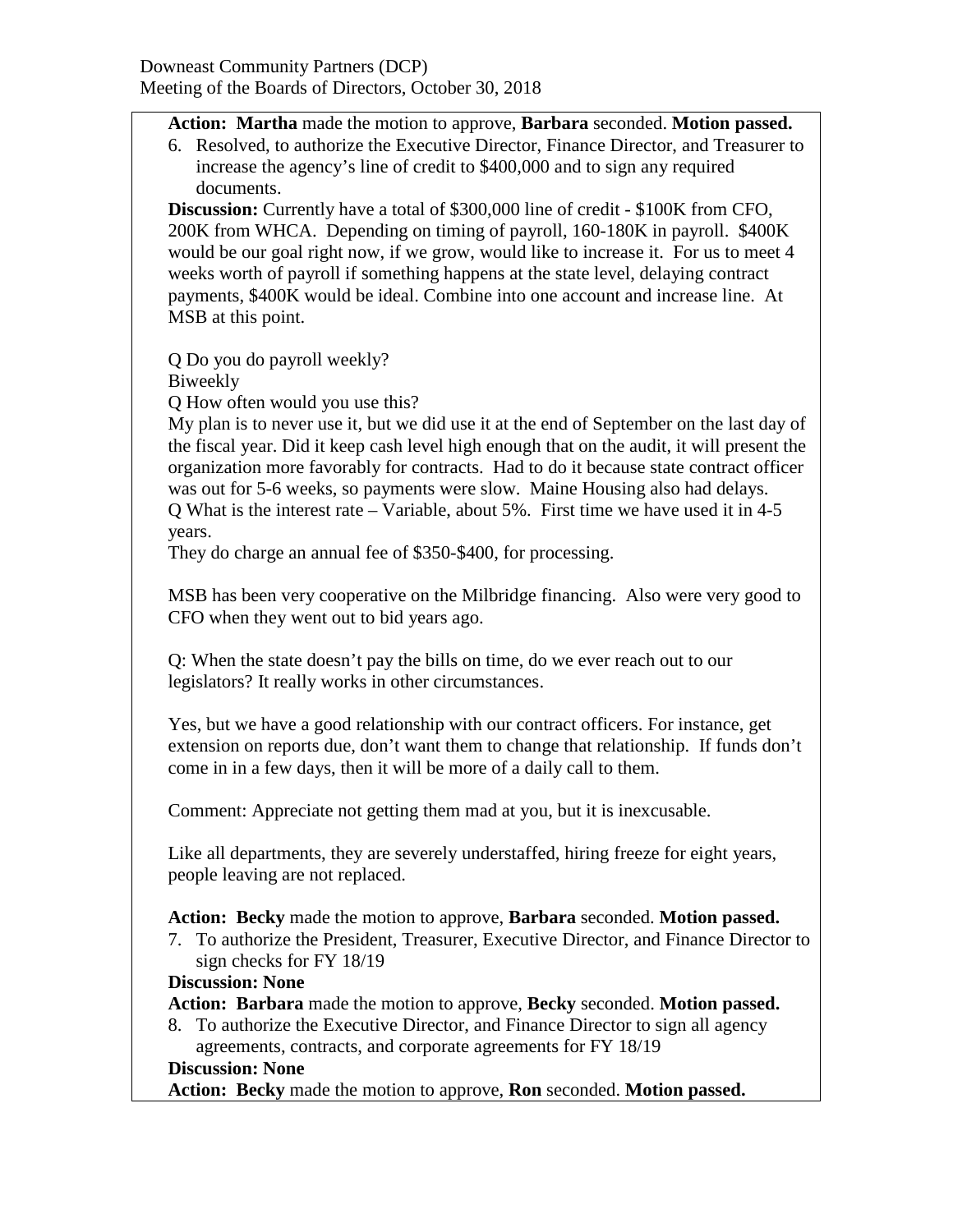| 9. To authorize the President and Vice President to sign the Executive Director's |                                                                                                                                                            |  |  |  |  |  |
|-----------------------------------------------------------------------------------|------------------------------------------------------------------------------------------------------------------------------------------------------------|--|--|--|--|--|
| expenses for FY 18/19                                                             |                                                                                                                                                            |  |  |  |  |  |
| <b>Discussion: None</b>                                                           |                                                                                                                                                            |  |  |  |  |  |
| Action: Ron made the motion to approve, Becky seconded. Motion passed.            |                                                                                                                                                            |  |  |  |  |  |
|                                                                                   | IV.<br><b>Reports and Presentations</b>                                                                                                                    |  |  |  |  |  |
|                                                                                   | 1. Strategic Plan Update – Committee Members                                                                                                               |  |  |  |  |  |
|                                                                                   | Mark: really feel like process is kicking right along now, World Café had<br>good attendance, seemed to go very well. Committee will meet, go over         |  |  |  |  |  |
|                                                                                   | results. Consider doing it again in December.                                                                                                              |  |  |  |  |  |
|                                                                                   | Martha thought it went well as well, ideas made you think a little bit. A side                                                                             |  |  |  |  |  |
|                                                                                   | note – moving us around, nice to meet and get to know each other better.                                                                                   |  |  |  |  |  |
|                                                                                   | 2. Development Committee - Barbara Clark - small meeting; highlights are                                                                                   |  |  |  |  |  |
|                                                                                   | SEED is in high gear. You all received email looking for help getting                                                                                      |  |  |  |  |  |
|                                                                                   | signatures on November 6. Have staff filled in but board members are                                                                                       |  |  |  |  |  |
|                                                                                   | welcome to come along to see the process.                                                                                                                  |  |  |  |  |  |
|                                                                                   | As of our meeting, it is understood that THAW has \$95,000 in the bank to                                                                                  |  |  |  |  |  |
|                                                                                   | start the season. Our assignment for next month is review the development                                                                                  |  |  |  |  |  |
|                                                                                   | plan for the November meeting. Friendship Cottage, since Joe has left, effort<br>to raise sustaining funds is suspended, we don't know where Joe left off. |  |  |  |  |  |
|                                                                                   | Advisory Committee has started a new goal: 100k in three years.                                                                                            |  |  |  |  |  |
|                                                                                   |                                                                                                                                                            |  |  |  |  |  |
|                                                                                   | Discussion on where to go with Development staff. Leave it to Mark to go                                                                                   |  |  |  |  |  |
|                                                                                   | ahead with his plan, but down the road it would be wonderful to have a                                                                                     |  |  |  |  |  |
|                                                                                   | development officer.                                                                                                                                       |  |  |  |  |  |
|                                                                                   | Q For Friendship Cottage, do you mean endowment or money to fill the gaps?                                                                                 |  |  |  |  |  |
|                                                                                   | Yes, fill the gaps.                                                                                                                                        |  |  |  |  |  |
|                                                                                   | Q Did WHCA have a planned giving program?                                                                                                                  |  |  |  |  |  |
|                                                                                   |                                                                                                                                                            |  |  |  |  |  |
|                                                                                   | No. It is on the agenda with FC fundraising. Barbara and Gerry have been                                                                                   |  |  |  |  |  |
|                                                                                   | involved in fundraising for a long time.                                                                                                                   |  |  |  |  |  |
|                                                                                   | If they can raise \$10,000 in three months, they can do this.                                                                                              |  |  |  |  |  |
|                                                                                   | 3. Executive Directors Report - Mark Green                                                                                                                 |  |  |  |  |  |
|                                                                                   | Milbridge is moving ahead. Outside of the structures are done, working on                                                                                  |  |  |  |  |  |
|                                                                                   | inside. Struggling to get the financing done on the veteran's side, scheduled                                                                              |  |  |  |  |  |
|                                                                                   | for 11/20. Hope to get that moved up. Cutting into our cash if we can't get                                                                                |  |  |  |  |  |
|                                                                                   | Maine Housing cash.                                                                                                                                        |  |  |  |  |  |
|                                                                                   |                                                                                                                                                            |  |  |  |  |  |
|                                                                                   | Our solar array in Franklin is getting close to done – another month or so will<br>have it up and running.                                                 |  |  |  |  |  |
|                                                                                   |                                                                                                                                                            |  |  |  |  |  |
|                                                                                   | Yesterday we were approached by Families First. Seaboard Federal Credit                                                                                    |  |  |  |  |  |
|                                                                                   | Union gave them a mortgage, FHLB is requiring them to get a partner. Kevin                                                                                 |  |  |  |  |  |
|                                                                                   | and Mark met with the Credit Union and Dawn Coffin. Not sure what is                                                                                       |  |  |  |  |  |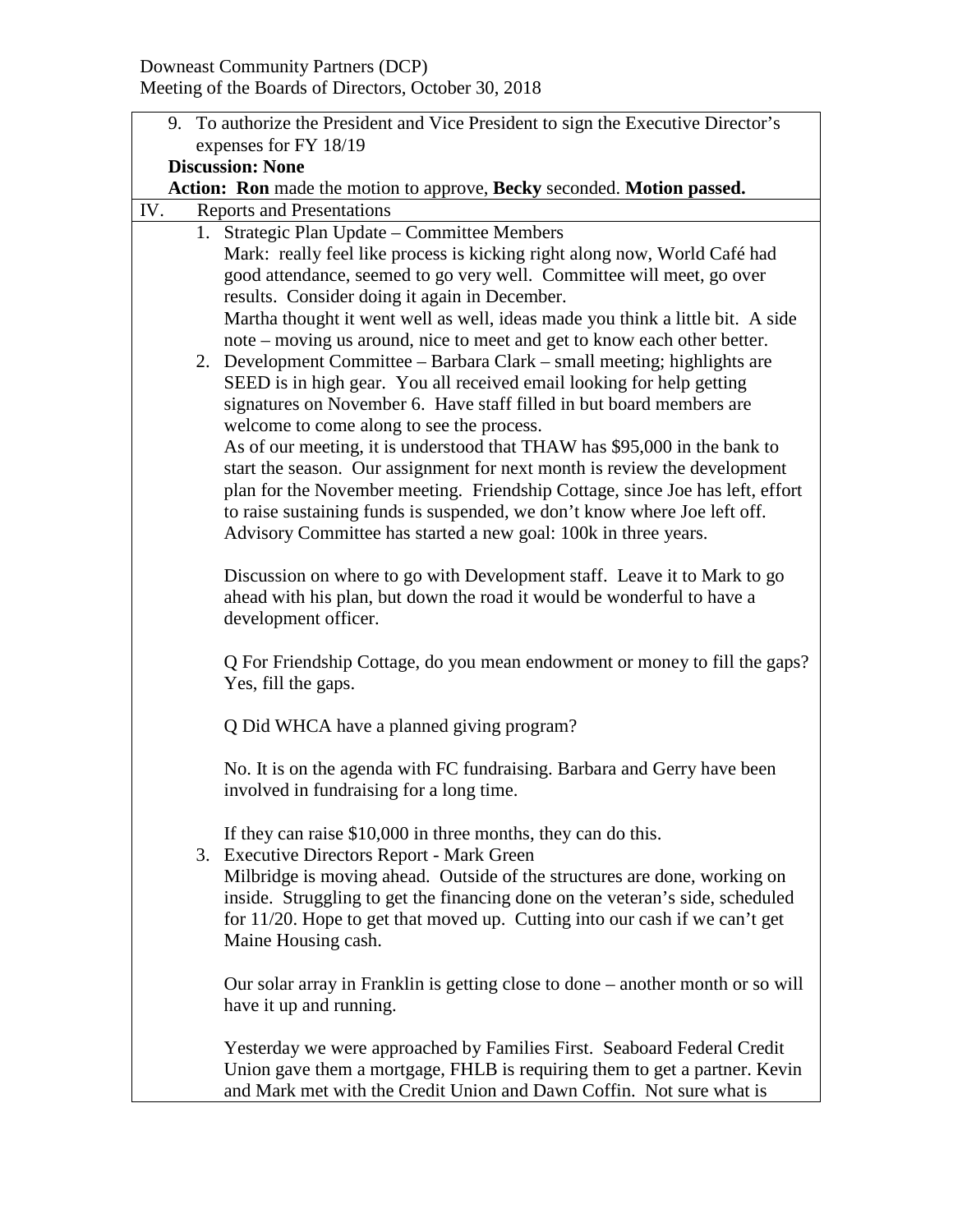going to be asked of the partner. Meeting with FHLB next week to learn more, probably want to support this effort if it doesn't come with financial risk.

Charles would be concerned if the reason for needing a partner is for assets to backstop the loan.

Kevin: more like handling reporting and income guidelines experience, dealing with contracts. MDI Housing is already previewing their applicants. We would be the ones to make sure that is happening, do some reporting. Kevin is concerned about what the liability of this would be on us.

It's a great project with a lot of work ahead. Amazing how far they have come.

Intercity RFP – submitted, got questions back. One question in particular was about match. We thought we could use rider fare as match. We can't. Need to find other match. We think our limited resources for transportation would be better served in other projects, did some brainstorming about how that could work. Thinking about sending back a note to withdraw our proposal.

Seems to Mark that if we have to use our small amount of uncommitted funds and service is already provided, we could be better served to look elsewhere.

How does West meet these match requirements? We don't know. We suspect his costs might be lower.

One of our ideas is to create and promote small in town runs in Machias and maybe Lubec.

Withdrawing will also help keep our relationship with West. No sense in taking it away from him and then losing money.

Betsy and Mark talking about annual meeting. They will be getting together and talking about it. Might be moving November meeting to early December. Some sort of modest annual meeting in December.

Q Our rental properties yield a net of \$4,400. Seems low. Is that after expenses?

Yes, that is net. Used to lose money, significant change. Also assumes we won't re-let Elm Street.

4. Finance Directors Report – Kevin Bean – September reports are preliminary, started year-end process, so there will be changes with year-end entries. Entry for endowment gets booked at end of year. The DBA shows a \$3,000 deficit, expect it will be wiped out with principal and interest. Currently the cash at the end of September was 637,000. (includes line of credit utilization) AR was 1.6 million, up \$300K.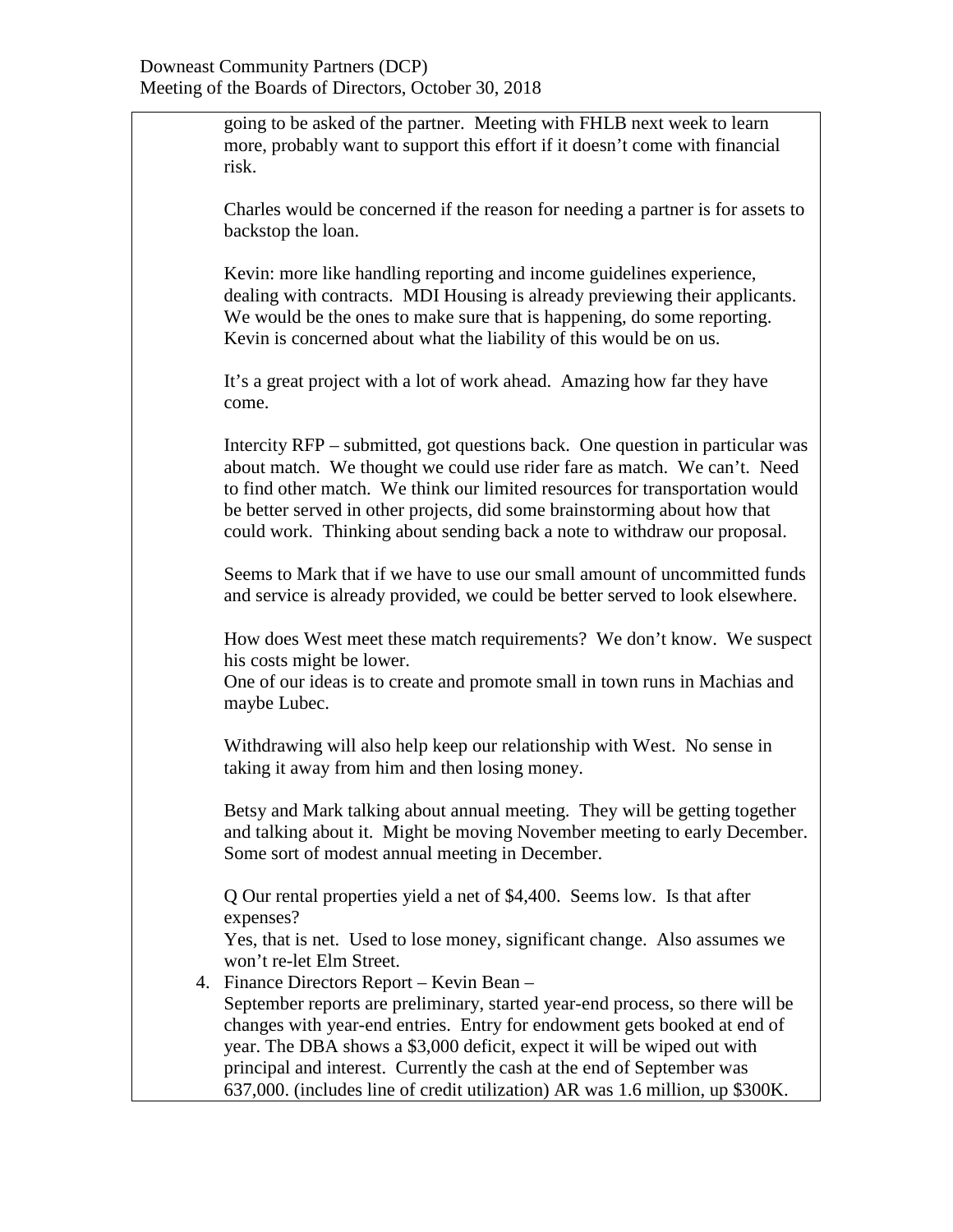Seems that Logisticare is slower in paying. If they reject a payment due to a typo, we have to search for it when money comes in, they never tell us when there is a problem. They are paper-based, hard to get reports. We want to improve the process so we aren't waiting so long. Surplus decreased about \$14,000. We have a transportation AR, they are contesting the amount that they owe. I booked a 50% bad debt expense against that. If it comes in, it will be revenue in that fiscal year. It also may come in lower, and would require additional uncollectable expense. Also seen an increase in childcare surplus. Deficit for FC decreased a little bit. Still need to close out CSBG contract, hope to shift some expenses to it for FC. For revenues and expenses for the agency, we are under budget. Stacy covered a lot of that. Very happy to be under budget for vehicle expenses for transportation. Q Discovery House been going on a long time. Who do we go to? Currently it is at the lawyers. They have offered a settlement of \$15,000 which we did not accept. Q Do DCP lawyers know about it, so as to keep an eye on statute of limitations for filing a suit? Yes, Rudman Winchell is handling it. We sent back a counter offer. Waiting for response. 5. Head Start Director's Report – Melissa Mattes Report in packet, in full enrollment, also for October. Still working on getting fully staffed. Include 4<sup>th</sup> round of school readiness, as required to report to you. Supplemental funds to increase program hours (page 48 of packet) goes through conditions of funding availability. We are not eligible for 1-3, going for 4 in Calais. Fund in order of conditions, if they run out of money before they get to us, we get nothing. Q staffing questions – challenges with FFD during startup – doing well now. It is a nationwide problem to get staffing in childcare. We aren't in it for the money, have to find the people who are committed. Hook is planning to attend a regional conference on staffing Head Start. We are comparable on salaries and ahead on benefits in the childcare world, but not in the real world. Lori – We are looking into how to create a certificate or a degree program, early stages of forming partnership with Fort Kent and UMPI to supply people who are trained. Could be win-win for DCP, UMFK, and UMPI. Will reach out to Melissa for internship and practicum placements. It would be helpful for me to have statistics about openings and need.